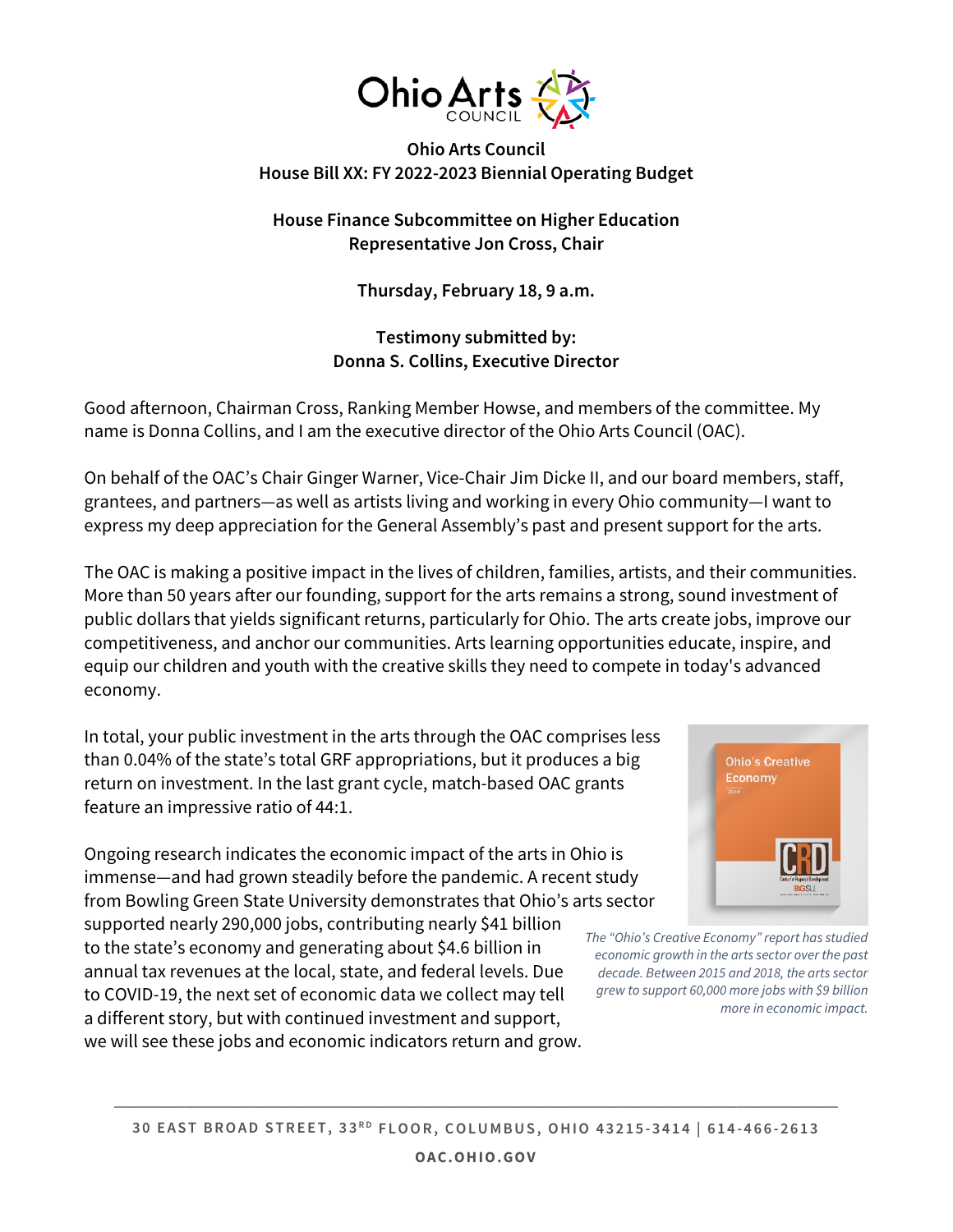Our staff works hard—and with our board's support, the OAC is making grant awards, supporting arts education for children, providing economic relief to a hard-hit sector of Ohio's economy, elevating the profiles of Ohio's artists and arts organizations, and carefully stewarding your public investment in the arts. In doing so, we leverage our unique position within state government – to be a champion for Ohio's cultural assets, to bolster the economy, to help Ohioans cope in these difficult times, and to inspire personal growth and learning for all ages.

Thanks to the support of our state's elected officials—across governors, political beliefs, and legislative chambers—our agency's budget has remained relatively whole despite Ohio's current fiscal pressures, although it does remain below its peak funding level achieved 21 years ago in FY 2000. Even so, through judicious fiscal management, since FY 2016 we have funded the arts in all 88 counties, served more students through arts education, and worked to ensure our state's cultural institutions serve all communities.

## **The Arts: A Strong, Innovative Investment**

The legislature's investment in the arts through the OAC has great value with far-reaching economic, educational, and cultural benefits. The arts strengthen our state and nation and will lead to our renewed prosperity.

Funding for the arts creates jobs directly, and supports jobs in other industries. As just one example, consider how Ohio's numerous arts organizations contract for services—from accountants, engineers, highly skilled laborers and craftsmen, and others—to support their endeavors. Funding from you is more important than ever before.

Think for a moment about today's classrooms—in-person, hybrid, and virtual. Arts education is having a significant impact on the positive delivery of learning opportunities for children. We know arts education helps students achieve better learning outcomes. Typically, I would share with you findings from the National Endowment for the Arts (NEA), our federal counterpart, indicating that low-income students who earn few or no arts credits in high school are five times less likely to graduate than students who did earn arts credits. An education that includes the arts trains our workforce and produces critical thinkers and problem-solvers. In an economy driven by innovation and creativity, arts education produces workers that are attractive to employers. Today, I would add that the arts are making digital learning experiences richer, more inclusive, and more collaborative. At a time when teamwork and creative thinking are needed for emotional and social health—the arts are providing a means for teachers and students to engage through poetry, art and music making, theatre, and dance—finding the humanness we all need when the stakes for good public health, which includes mental health, are in high demand.

Ohioans appreciate, understand, and prioritize ongoing investment in the arts as a critical role of the public sector. A recent 88-county survey revealed that 91% of Ohioans believe public funds should go toward the arts, with 83% already aware that public funds support the arts in Ohio. In short, Ohioans know their tax dollars are invested in the arts—and strongly support their continued investment. In an era of increasing accountability and transparency in government spending, our agency is humbled that Ohioans continue to authorize and support its public mission and purpose.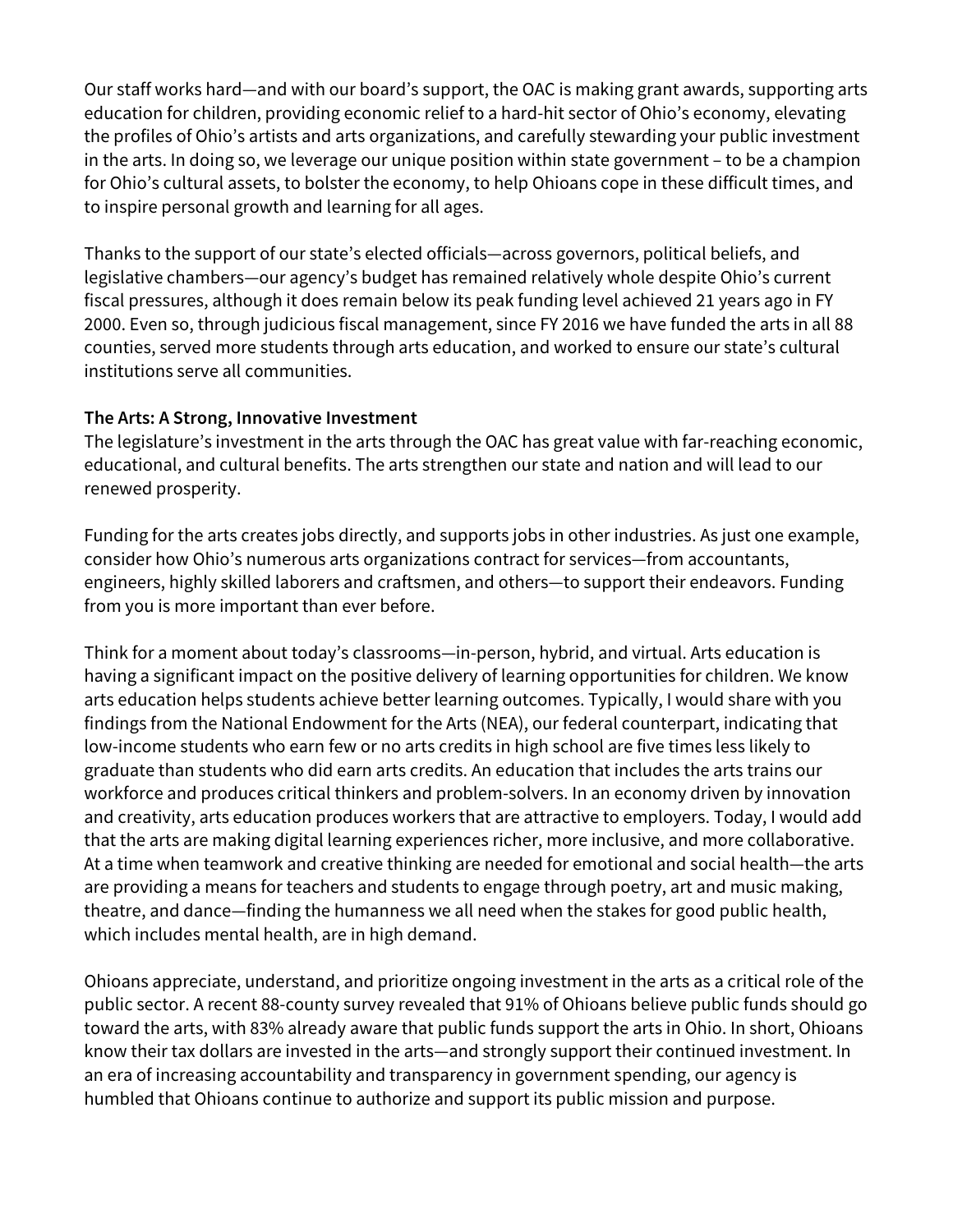## **COVID-19: Impact on the Arts and OAC Response**

Unfortunately, the COVID-19 pandemic has had a vast, negative impact on Ohio's arts sector, among the worst in Ohio's economic subsectors. Arts and cultural organizations, particularly in the performing arts, were among the first to shutter. Due to financial, practical, social, legal, and public health realities, they will be among the last to fully reopen, according to research by the consulting firm McKinsey & Company. Industry figures continue to demonstrate staggering losses.

Even as businesses reopen, anxiety remains. According to national and Ohio survey data from Americans for the Arts, 66% of arts organizations are concerned over reduced philanthropic giving, and the same percentage of respondents report limited savings and/or cash reserves. 24% of arts organizations are concerned about completely closing their businesses.

Despite this anxiety, hope remains. 73% of artists and arts organizations report offering their work online—performances, classes, and more—often at no cost to audiences. This has greatly expanded public access to the arts and increased potential future audience sizes. However, this has also created an expectation of free content. The pandemic has served to break traditional business models for generating revenue (for example, selling tickets, artwork, memberships, subscriptions, etc.), which had previously allowed nonprofits to operate or had enabled individual artists to sustain a living. This is a time to innovate and create updated business models today for post-pandemic success, using the lessons learned to make the arts sector better than before.

In sum, economic recovery in the arts sector is essential to a strong statewide and national recovery. The arts are resilient. For our part, the OAC stands ready to expedite this process—and we have a proven track record of doing so already.

In fact, I am proud to say that the OAC has not been on the sidelines—far from it. From the beginning of the pandemic, we took a proactive, innovative approach to address Ohioans' needs, within the confines of our resources. To date, we have implemented numerous COVID-19 initiatives:

• **Automatic Early Partial Payments**: As shutterings began in March 2020, the OAC initiated automatic early partial payments of its grants. This action sped economic relief to existing grantees within the OAC's already available appropriations, helping to alleviate cash flow issues due to abrupt work stoppages. All total, the OAC quickly injected nearly \$4 million directly into arts and cultural organizations around Ohio, putting money to work in the economy and within communities. These payments were for grants already approved for funding through the agency's panel processes and the OAC board.



*Photographer Roger Hoover writes that his "Porch Project" photography series is a reaction to the enforced isolation of the coronavirus period. Refusing to allow physical distance to break the community bonds he has constructed for years, the Kent native picked up his camera and walked down the sidewalk, photographing his neighbors from a safe distance. The series has been featured on the Ohio Arts Council's Ohio Arts Beacon, CNN, CBS, and NBC's Today.*

• **State CARES Act ARTS Relief**: Thanks to the governor and our legislative leaders, the OAC received and distributed \$20 million in CARES (Coronavirus Aid, Relief, and Economic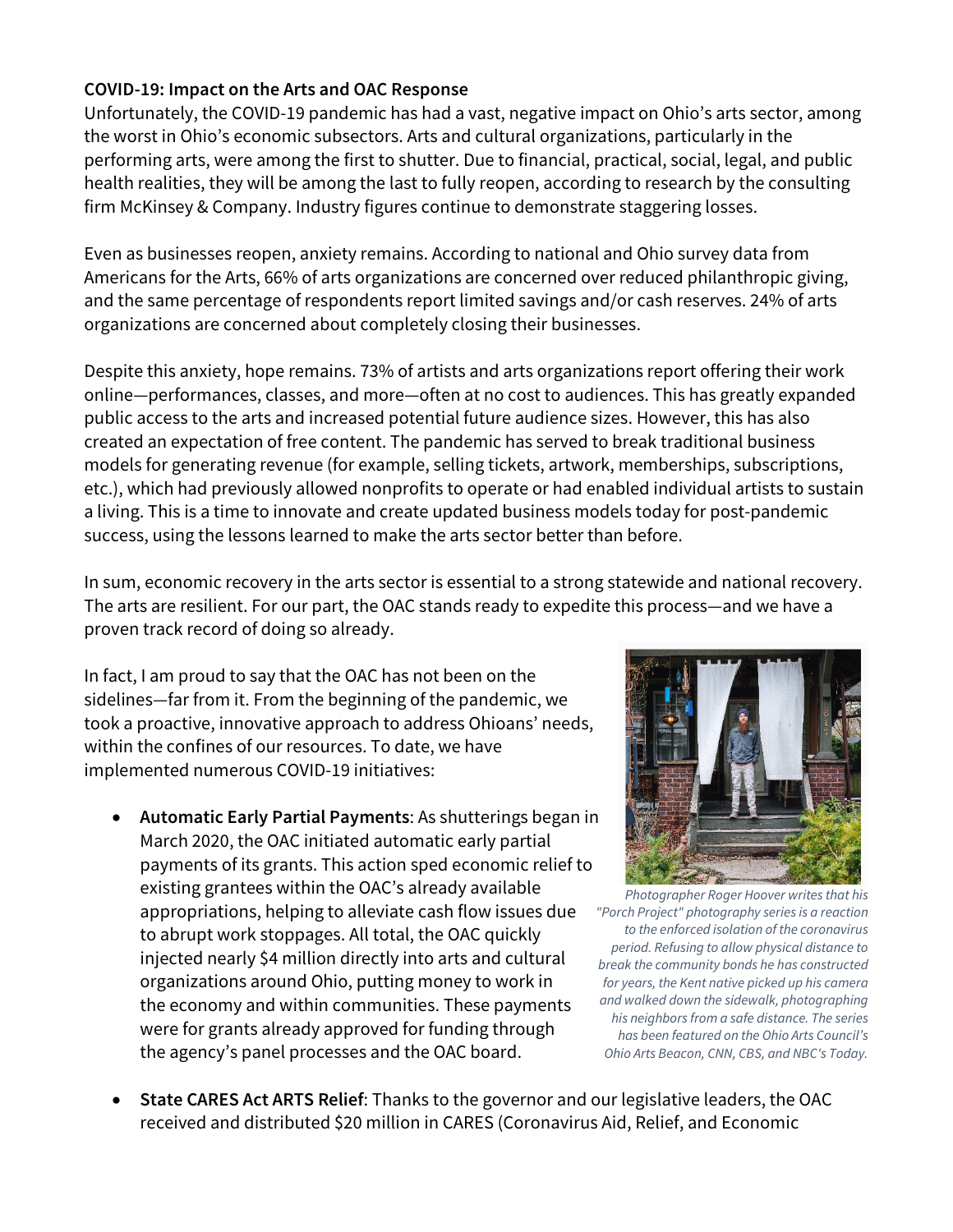Security) Act Arts Relief to nearly 300 grantees in November 2020. At the time, this amount represented the second-largest, one-time relief award in the nation for the arts from a state government. Although other forms of relief have been helpful, direct relief from state government has been central to the survival of the arts. I cannot overstate the importance and impact that these dollars provided to help arts nonprofits endure COVID-19.

- **Increased Regional Aid**: Ohio arts organizations also received assistance from the OAC's positive relationship with Arts Midwest, the regional arts organization serving Ohio. Working with the OAC, Arts Midwest and its U.S. Regional Arts Resilience Fund granted a total of \$551,000 to Ohio arts organizations. The regional program prioritized organizations led by and serving rural communities and people of color.
- **Increased National Endowment for the Arts/Federal Aid**: Separately, federal policymakers appropriated \$75 million in relief dollars, distributed by the NEA. Through a formula, Ohio's share was \$517,200, as administered by the OAC. These dollars helped to mitigate much of the initial FY 2021 GRF reduction to our state grants line item.
- **Resource Sharing and Unemployment Assistance Awareness**: As state and national relief efforts continue, our communications team actively promotes awareness about available unemployment assistance, special relief grants (public and private), agency-led webinars on relevant topics, and so on. We have been at the forefront of providing communications and resources beyond grantmaking.

#### **Advancing Our Mission: Invest, Engage, Innovate, and Lead**

As we look forward to FY 2022-2023, it is important for me to distinguish between the one-time funding relief provided in FY 2021 as outlined above, and what your investment through the OAC's state appropriation will mean in the upcoming biennium. Simply put, FY 2021 relief efforts generally looked backwards, toward helping arts nonprofits sustain themselves despite their pandemicrelated losses. These investments have been significant and critical, but negative economic effects and high unemployment in the arts loom large. Arts organizations and artists have been significantly impacted with loss of resources, of earned income, and of contributed income.

Your funding to our agency in FY 2022-2023 is forward-looking. It looks to the future—toward the return of in-person arts programming, toward expanded digital experiences, toward arts education resuming safely in classrooms, toward the restoration of jobs and calling back laid-off or furloughed arts professionals. Our appropriation will support a shared, strong recovery in Ohio, and emerging national research has indicated that early investment in the arts is powerful in sparking greater, broader economic recovery.

As always, our state appropriation is a direct investment in our mission—to strengthen Ohio's communities culturally, educationally, and economically. This aligns with our vision—to provide leadership and voice for the arts through funding and supporting quality arts experiences. Developed with input from the arts sector, the agency has organized its strategic plan focused on four actions: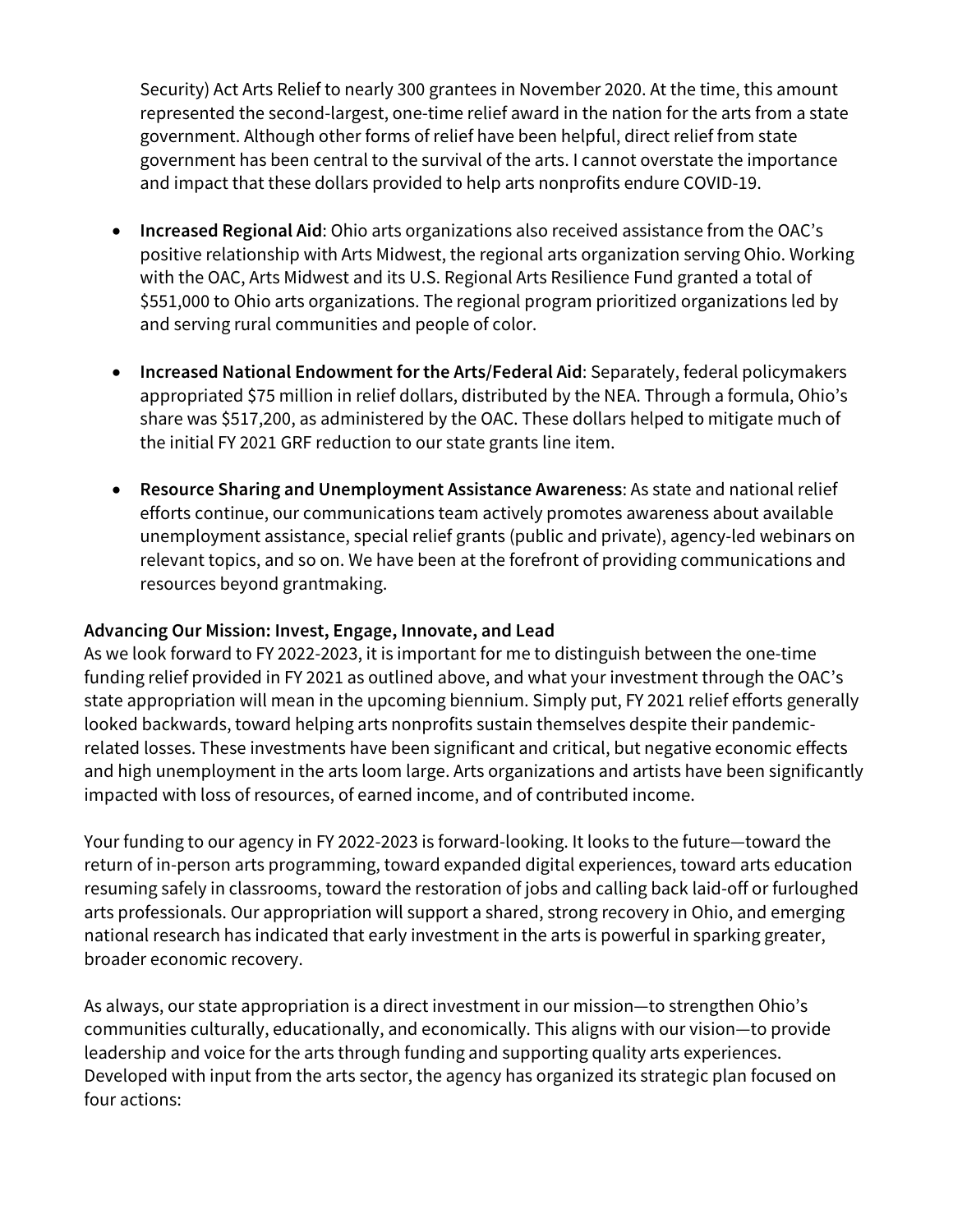- 1. **Invest** public funds invested in the arts for Ohio's communities;
- 2. **Engage** supporting artists and presenters in providing the arts;
- 3. **Innovate** creating and delivering the arts in ways we had not imagined a year ago; and
- 4. **Lead** leadership by you, the OAC board and staff, and the public on behalf of the arts.

At the core of the OAC's work is our investment in Ohio's creative economy. Through our grantmaking activities, we serve artists, arts organizations, schools, and nonprofits. Each of our grant programs have been through a top-to-bottom review to reset and redetermine agency priorities, which have subsequently been carried through our strategic plan. Our grant programs accommodate a range of needs as identified by past and current grantees, as well as the general public, who frequently inform us about their priorities for public funding for the arts.

To give you a few examples, the OAC:

- provides reliable support for arts organizations through grant awards in its flagship Sustainability program;
- funds opportunities for artists to impart their skills to Ohio's preK-12 students;
- rewards excellence in artistic disciplines and innovative program delivery;
- offers career development funding for artists with disabilities, helping them maintain their independence and pursue a livelihood;
- develops and trains the workforce through apprenticeships in the traditional arts, preserving the heritage of Ohio;
- and finally, among our priorities, is the Fund Every County program, which for the last three biennia, has met its goal of making grants in all 88 counties, expanding our statewide impact and presence.

The agency also continues to focus on assessing and improving its processes to achieve new efficiencies. I am proud to say that it has never been easier to apply for OAC funding. That has become evident through dramatic increases in grant applications. Before the pandemic, applications jumped anywhere from 50% to 75% in our project-based grant programs and 50% in our main arts education grant program. Despite COVID-19, this high volume of applications has remained steady. We believe applications have increased for several reasons:

• We remain a national leader in online arts grantmaking thanks to our cutting-edge application platform, which several other states have modeled.



*The agency's TeachArtsOhio program enabled Nick Kellis, a media artist and filmmaker, to teach multimedia techniques to fourth graders at Heir Force Community School in Lima.*

- We have reduced red tape by cutting the length of our grant *Guidelines* by two-thirds.
- We have made our *Guidelines* effective on a biennial basis, rather than annual, making procedures more predictable and consistent for our applicants and reducing internal administrative burdens.
- Our project-based funding remains nimble and aligned to the agency's intended strategic outcomes.
- And, we have prioritized meeting constituents and applicants (virtually)—to hear their stories and encourage them to explore public funding.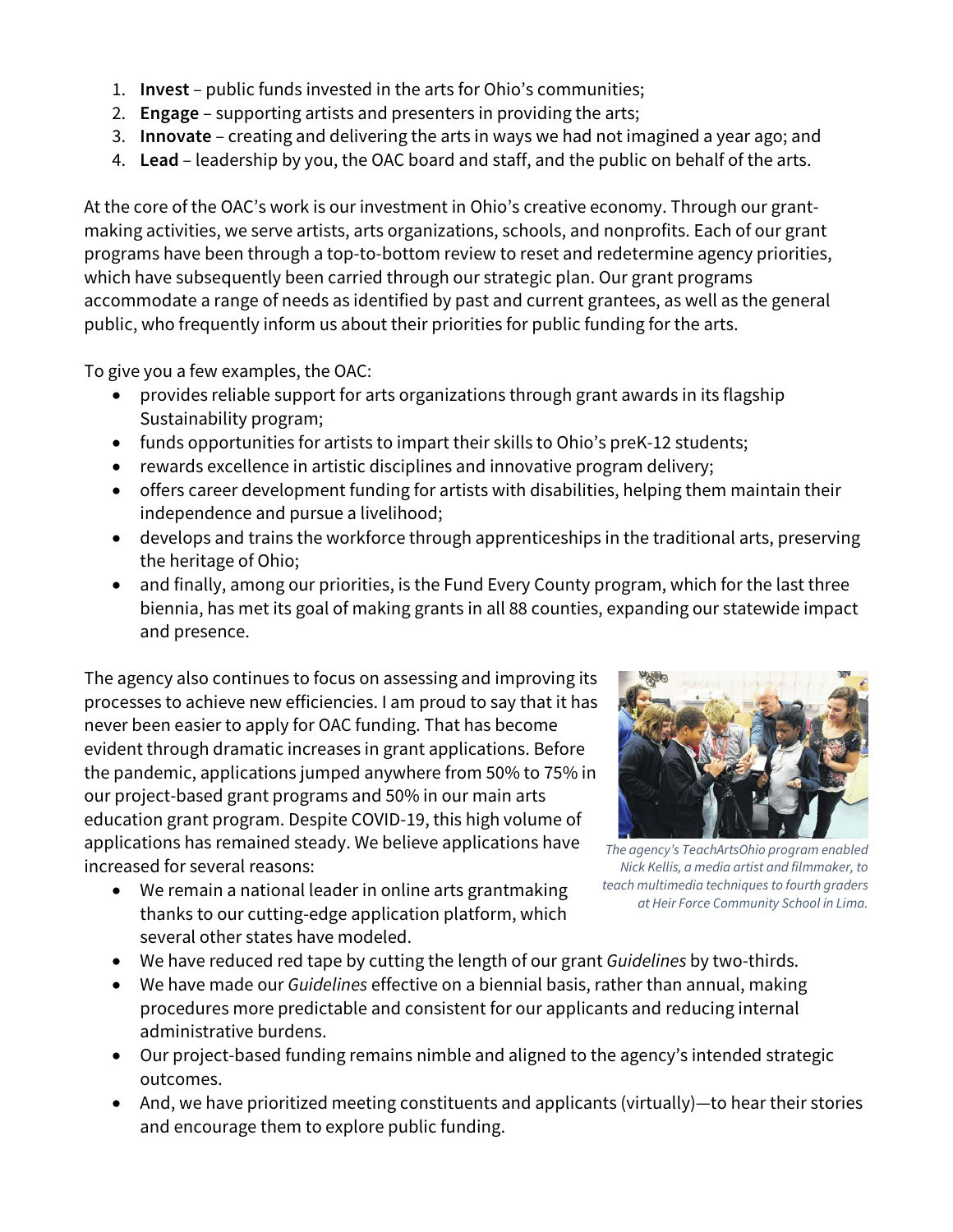In the next biennium, our agency plans to continue to make bold, smart investments in the arts while maintaining its reputation as a prudent steward of public resources.

If investment is the core of our work at the OAC, then innovation is our heart—whether we're encouraging it in our grantees or embodying it ourselves. Like the governor's emphasis on children's initiatives, much of our work in this area has concentrated on arts education for Ohio's students.

Most notably, the agency renewed its approach to funding teaching artist residencies in Ohio schools through a program we designed, called TeachArtsOhio (TAO). This nationally-lauded program

provides Ohio students with in-depth and impactful arts learning experiences, connecting high-quality Ohio teaching artists with students for a grading period, semester, or full academic year. OAC teaching artists' lessons and experiences with students are aligned with the state's academic content standards.

As a result, we recast all residency activities to come under the TAO umbrella beginning in FY 2019. TAO continued to expand in FY 2020-2021, supporting 100 schools over the course of the biennium to collaborate with more than 100 artists and directly benefit more than 60,000 Ohio students. The program applicants have typically focused on students residing in districts with higher than average child poverty rates, whether

rural or urban. Anecdotally, no other state awards yearly grants to as many schools to support as many arts education artist residencies as the OAC. Teachers and administrators have welcomed TAO into their schools and districts. The program has adapted remarkably well in today's remote and hybrid learning environments, and its popularity and application levels have endured. In fact, in February of this year, we had the highest number

*Through a TeachArtsOhio grant, Mississinawa Valley High School students in Darke County collaborated with Wayne HealthCare to create quilts for the hospital during the 2019-2020 school year. Students were led by art teacher Ashley Austerman and visiting artist Kate Gorman. Informed by a tour, the students found inspiration in the hospital's chapel, respiratory unit, nursery, surgery floor, and cancer center. The resulting quilts were created specifically for these sites.*

*From top, the quilt for the chapel is titled "Love, Strength, Faith, Hope" and was inspired by the chapel's stained glass and surrounding colors. The quilt titled "Breathe" was inspired by the respiratory unit. The artist wanted people to "just breathe and relax" when they saw the quilt. Another group of students depicted cancer ribbons to represent different types of cancer and promote awareness. Finally, students created a quilt titled "Greenville," which showcases sights and scenes that define their community.*





Faith

Love Strength



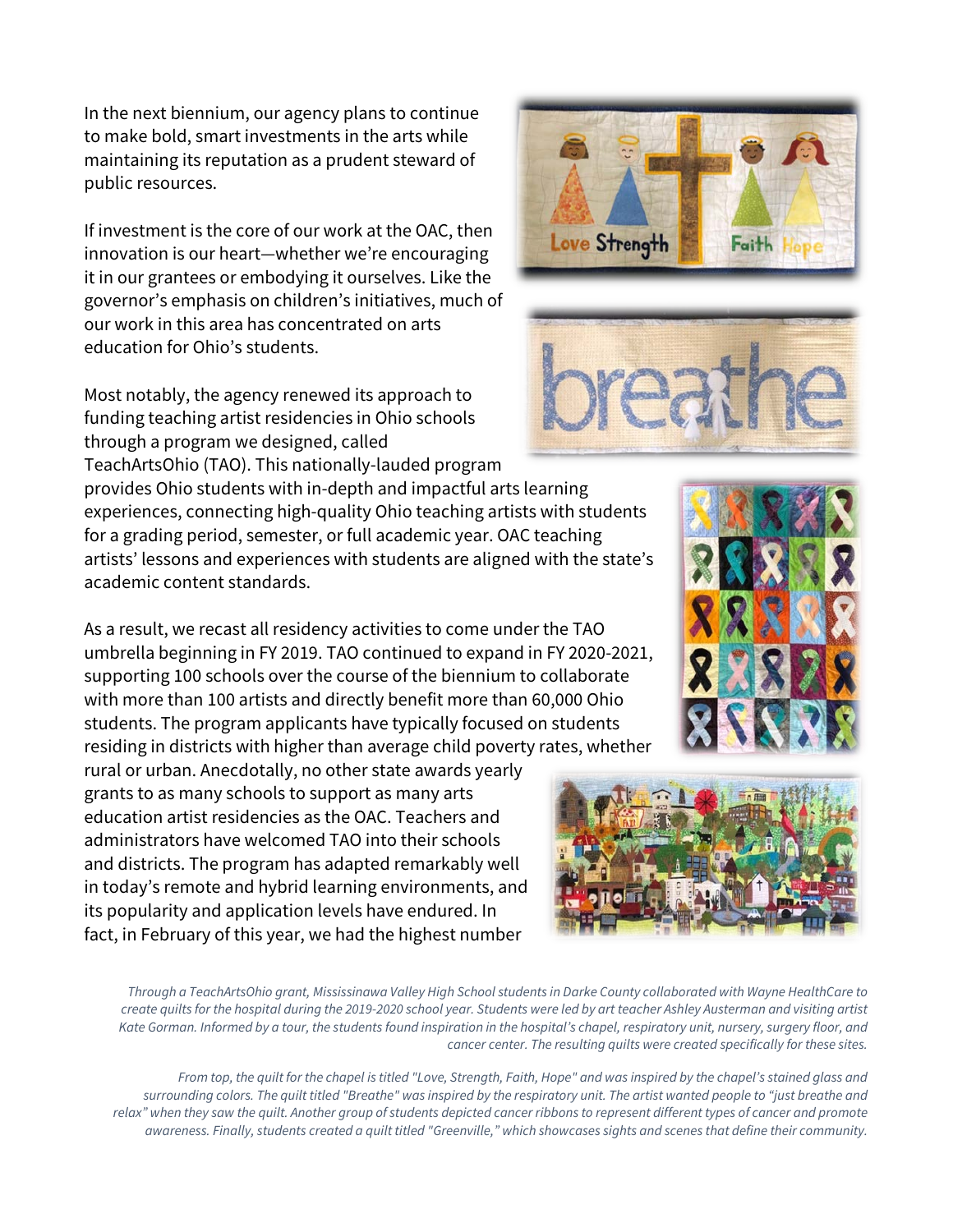of applications in the program's history, indicating that even during a pandemic arts education is essential to a complete education.

As we think about our outward facing engagement with Ohioans beyond grant-making, the OAC produces a variety of media and events, and we have shifted quickly online and away from print publications or in-person gatherings due to COVID-19. Following the launch of a new agency website and brand identity a few years ago, the agency has successfully concentrated on strengthening its presence on social media as a means to uplift the work of its grantees, and offering greater resources to the public through webinars, short videos, and other virtual events. These efforts have taken on heightened importance amid the pandemic. Of particular note is a project inspired by Second Lady Tina Husted, the Ohio Arts Beacon of Light, which was created to give artists and the public a place to share, connect, and cope with the challenges presented by the pandemic. Since its launch in April 2020, the Arts Beacon has featured hundreds of works from artists of all ages, from all corners of the state—including poets, dancers, composers, painters, and photographers. This community of creators continues to grow and inspire through the project's Instagram account. The Ohio Arts Beacon also features in-depth interviews with individual artists.

Another area of focus has been on Ohio's veterans. Together with the National Endowment for the Arts and Americans for the Arts, the OAC brought the Creative Forces program to Ohio. Creative Forces seeks to bring creative arts therapists into designated clinics to help address the myriad of challenges veterans face. We are supporting the effort being led by the Youngstown Veterans

Outpatient Clinic. Funding for the initiative is from the NEA and private funders. The Artful Living Program in Youngstown is bringing virtual programs to veterans throughout the region to enhance health and well-being. The OAC's role has been to bring new arts partners to the effort. The Canton Museum of Art, Cleveland Museum of Art, Wick Poetry Center, National Veterans Film Festival, Literary Cleveland, Warrior Beat, and



*Ohio Arts Beacon artist Jeffrey Smith of Montgomery County is a landscape photographer who moved back to Ohio in 2017 after flying for the United States Air Force for 24 years. He writes, "Sunset and twilight are my favorite times of the day. As art fair committees decide to cancel their events due to COVID-19, I'm spending the time improving my webpage. For me, the stay-athome time has given me an opportunity to refine my images and improve my search engine optimization. This image is from the fall when visitors to Caesar Creek State Park enjoyed a little 'skyfire' as high-level cirrus clouds slowly passed through the Ohio sky."*

SMARTS have all engaged and provided arts access, with coordination handled through the VA's Whole Health Program at the Youngstown Outpatient Clinic.

#### **State and Federal Appropriations**

The executive version of the FY 2022-2023 budget recommends GRF appropriations at \$32.9 million to support and strengthen the arts in Ohio. This is flat funding level, held at FY 2021's level in both years. I want to express my enduring gratitude to lawmakers and to Governor DeWine for your continued faith and investment in the arts in Ohio—in the past, now, and in the future. The need for the arts sector is more significant than ever before. As we move through the next few years, I think of it as building our bench—reimagined business models, new modes of product delivery, shrinking digital divides and deserts, and workforce training to keep artists and arts professionals career-ready for our return to normal.